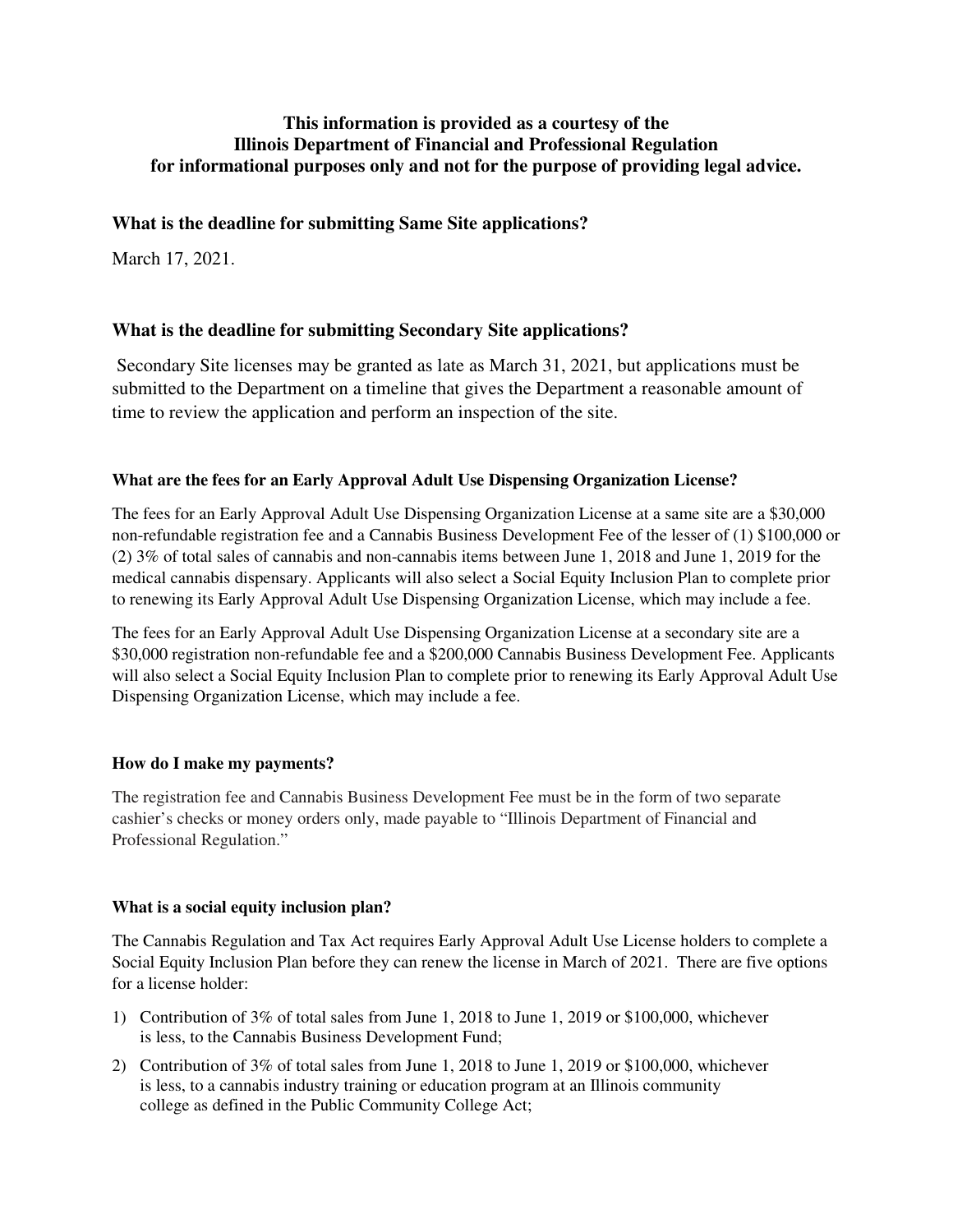- 3) Donation of \$100,000 or more to a program that provides job training services to persons recently incarcerated or that operates in a Disproportionately Impacted Area<sup>1</sup>;
- 4) Participation as a host in a cannabis business establishment incubator program approved by the Department of Commerce and Economic Opportunity, and in which the dispensing organization agrees to provide a loan of at least \$100,000 and mentorship to incubate a licensee that qualifies as a Social Equity Applicant for at least a year; or
- 5) Participation in a sponsorship program for at least 2 years approved by the Department of Commerce and Economic Opportunity in which the dispensing organization agrees to provide an interest-free loan of at least \$200,000 to a Social Equity Applicant.

If a license holder selects options 4 or 5, the Department of Financial and Professional Regulation will ensure the license holder is currently engaged in the Social Equity Inclusion Plan at the time of the renewal. If, at the time of renewal, a license holder who selected option 4 or 5 and who has not begun complying with either Plan, may make a contribution as allowed by options 1 through 3 to qualify for a renewal.

## **Can I change the Social Equity Inclusion Plan I chose in my application for a Same or Secondary Site?**

Yes, all applications materials can be amended with Department approval. You may submit a request to amend your application materials at any time before your renewal.

## **Where can I place my Secondary Site?**

l

An Early Approval Adult Use Dispensing Organization License at a second site may be placed in any BLS Region that intersects with the medical cannabis dispensary's Dispensing Organization District. The property line of an Early Approval Adult Use Dispensing Organization must be at least 1,500 feet from the property line of another Early Approval Adult Use Dispensing Organization or Adult Use Dispensing Organization.

Medical dispensaries in Dispensing Organization Districts in Cook, DeKalb, DuPage, Grundy, Kendall, Kane, Lake, McHenry, and Will counties may locate their second site anywhere within those counties.

Medical dispensaries in Illinois State Police District 1 may locate their second site in the following counties: Bureau, Carroll, Jo Daviess, La Salle, Lee, Ogle, Putnam, Stephenson, and Whiteside.

- The area has a poverty rate of at least 20%;
- 75% or more of the children in the area participate in the federal free lunch program;
- At least 20% of the households in the area receive assistance under the Supplemental Nutrition Assistance Program; or
- The area has an average unemployment rate that is more than 120% of the national average for a period of at least 2 consecutive calendar years preceding the date of the application; and

<sup>&</sup>lt;sup>1</sup> "Disproportionately Impacted Area" means a census tract or comparable geographic area that: (1) Meets one of the following criteria:

<sup>(2)</sup> Has high rates of arrest, conviction, and incarceration related to the sale, possession, use, cultivation, manufacture, or transport of cannabis.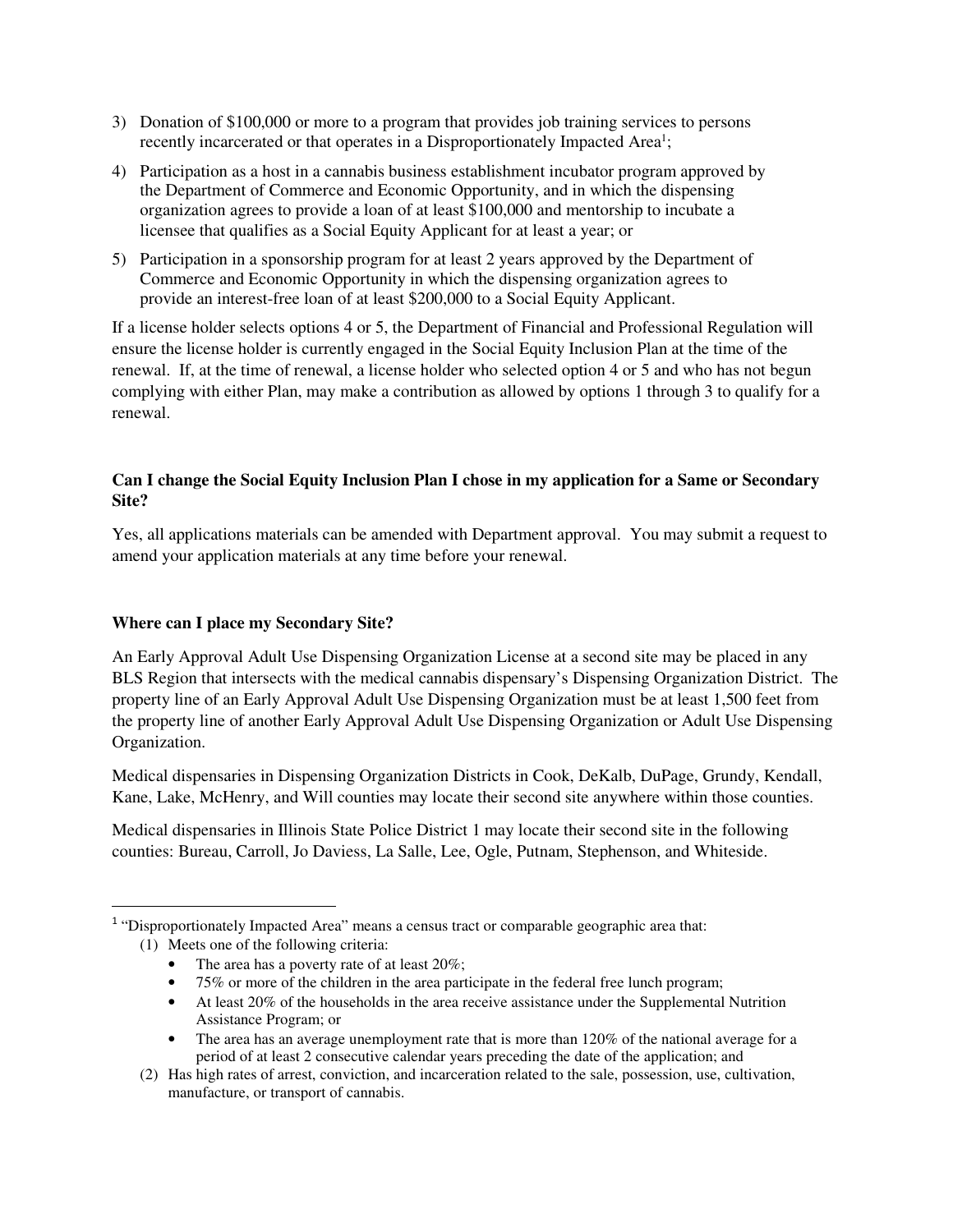Medical dispensaries in Illinois State Police District 6 may locate their second site in the following counties: Adams, Brown, Cass, Christian, DeWitt, Fulton, Greene, Hancock, Henderson, Knox, Livingston, Logan, Mason, McDonough, McLean, Montgomery, Morgan, Moultrie, Pike, Scott, Schuyler, Shelby, and Warren.

Medical dispensaries in Illinois State Police District 7 may locate their second site in the following counties: Adams, Brown, Cass, Christian, DeWitt, Fulton, Greene, Hancock, Henderson, Henry, Knox, Livingston, Logan, Mason, Mercer, McDonough, McLean, Montgomery, Morgan, Moultrie, Pike, Rock Island, Scott, Schuyler, Shelby, and Warren

Medical dispensaries in Illinois State Police District 8 may locate their second site in the following counties: Marshall, Peoria, Stark, Tazewell, and Woodford.

Medical dispensaries in Illinois State Police District 9 may locate their second site in the following counties: Adams, Brown, Cass, Christian, Fulton, Greene, Hancock, Henderson, Knox, Livingston, Logan, Mason, McDonough, Menard, Montgomery, Morgan, Moultrie, Pike, Sangamon Scott, Schuyler, Shelby, and Warren.

Medical dispensaries in Illinois State Police District 10 may locate their second site in the following counties: Adams, Brown, Cass, Champaign, Christian, Clark, Clay, Coles, Crawford, Cumberland, Douglas, Edgar, Effingham, Fayette, Ford, Fulton, Greene, Hancock, Henderson, Iroquois, Jasper, Knox, Marion, Lawrence, Livingston, Logan, Macon, Mason, McDonough, Montgomery, Morgan, Moultrie, Piatt, Pike, Richland, Scott, Schuyler, Shelby, Vermillion, and Warren.

Medical dispensaries in Illinois State Police District 11 may locate their second site in the following counties: Bond, Calhoun, Clinton, Jersey, Macoupin, Madison, Monroe, and St. Clair.

Medical dispensaries in Illinois State Police District 12 may locate their second site in the following counties: Clark, Clay, Coles, Crawford, Cumberland, Douglas, Edgar, Effingham, Fayette, Iroquois, Jasper, Marion, Lawrence, and Richland.

Medical dispensaries in Illinois State Police District 13 may locate their second site in the following counties: Edwards, Franklin, Gallatin, Hamilton, Hardin, Jackson, Jefferson, Johnson, Massac, Perry, Pope, Pulaski, Randolph, Saline, Union, Wabash, Wayne, Washington, White, and Williamson.

Medical dispensaries in Illinois State Police District 14 may locate their second site in the following counties: Adams, Brown, Cass, Christian, Fulton, Greene, Hancock, Henderson, Knox, Livingston, Logan, Mason, McDonough, Montgomery, Morgan, Moultrie, Pike, Scott, Schuyler, Shelby, and Warren.

Medical dispensaries in Illinois State Police District 16 may locate their second site in the following counties: Boone, Bureau, Carroll, Jo Daviess, La Salle, Lee, Ogle, Putnam, Stephenson, Whiteside, and Winnebago.

Medical dispensaries in Illinois State Police District 17 may locate their second site in the following counties: Bureau, Carroll, Jo Daviess, La Salle, Lee, Ogle, Putnam, Stephenson, and Whiteside.

Medical dispensaries in Illinois State Police District 18 may locate their second site in the following counties: Adams, Bond, Brown, Calhoun, Cass, Christian, Clinton, Fulton, Greene, Hancock, Henderson, Jersey, Knox, Livingston, Logan, Macoupin, Madison, Mason, McDonough, Monroe, Montgomery, Morgan, Moultrie, Pike, Scott, Schuyler, Shelby, St. Clair, and Warren.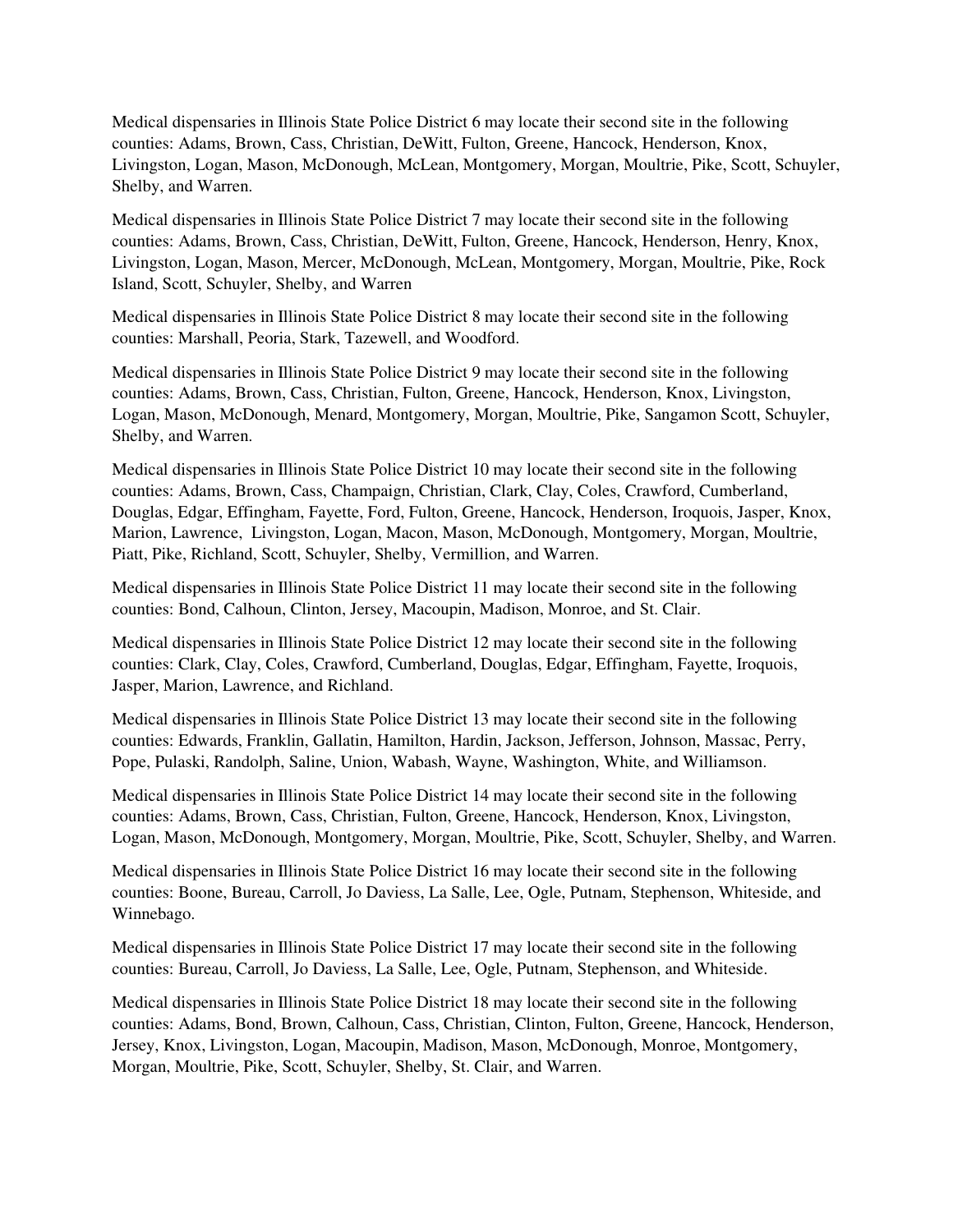Medical dispensaries in Illinois State Police District 19 may locate their second site in the following counties: Edwards, Franklin, Gallatin, Hamilton, Hardin, Jefferson, Johnson, Massac, Perry, Pope, Pulaski, Randolph, Saline, Union, Wabash, Wayne, Washington, and White.

Medical dispensaries in Illinois State Police District 20 may locate their second site in the following counties: Adams, Brown, Cass, Christian, Fulton, Greene, Hancock, Henderson, Knox, Livingston, Logan, Mason, McDonough, Montgomery, Morgan, Moultrie, Pike, Scott, Schuyler, Shelby, and Warren.

Medical dispensaries in Illinois State Police District 21 may locate their second site in the following counties: Champaign, Ford, Iroquois, Kankakee, Piatt,

Medical dispensaries in Illinois State Police District 22 may locate their second site in the following counties: Alexander, Edwards, Franklin, Gallatin, Hamilton, Hardin, Jefferson, Johnson, Massac, Perry, Pope, Pulaski, Randolph, Saline, Union, Wabash, Wayne, Washington, and White.

#### **How do I apply for a waiver to move my second site?**

If, after 360 days from the effective date of the Cannabis Regulation and Tax Act have, a Medical Cannabis Dispensing Organization is unable to find a location for its Early Approval Adult Use Dispensing Organization License because no jurisdiction in its prescribed geographic has zoning laws that permit the sale of cannabis to purchasers, the Medical Cannabis Dispensing Organization may e-mail the Deputy Director of the Medical Cannabis Unit at the Department of Financial and Professional Regulation to request permission to locate in another area.

### **When can I obtain cannabis for resale to purchasers?**

Cannabis Cultivation Centers are not permitted to sell cannabis intended for resale to purchasers until December 1, 2019.

### **Can the agents in my medical dispensing organization serve non-medical purchasers at the Same Site?**

Yes, agents with medical cannabis dispensary agent identification cards can serve purchasers at an Early Approval Adult Use Dispensing Organization License location at the same site as the medical cannabis dispensary.

### **Can a medical cannabis dispensing organization agent serve purchasers at a Secondary Site?**

Only if the Secondary Site is owned by the same entity as the medical cannabis dispensing organization at which the agent works. Section 15-40(h) provides, "[a] dispensing organization agent shall only be required to hold one card for the same employer regardless of what type of dispensing organization license the employer holds."